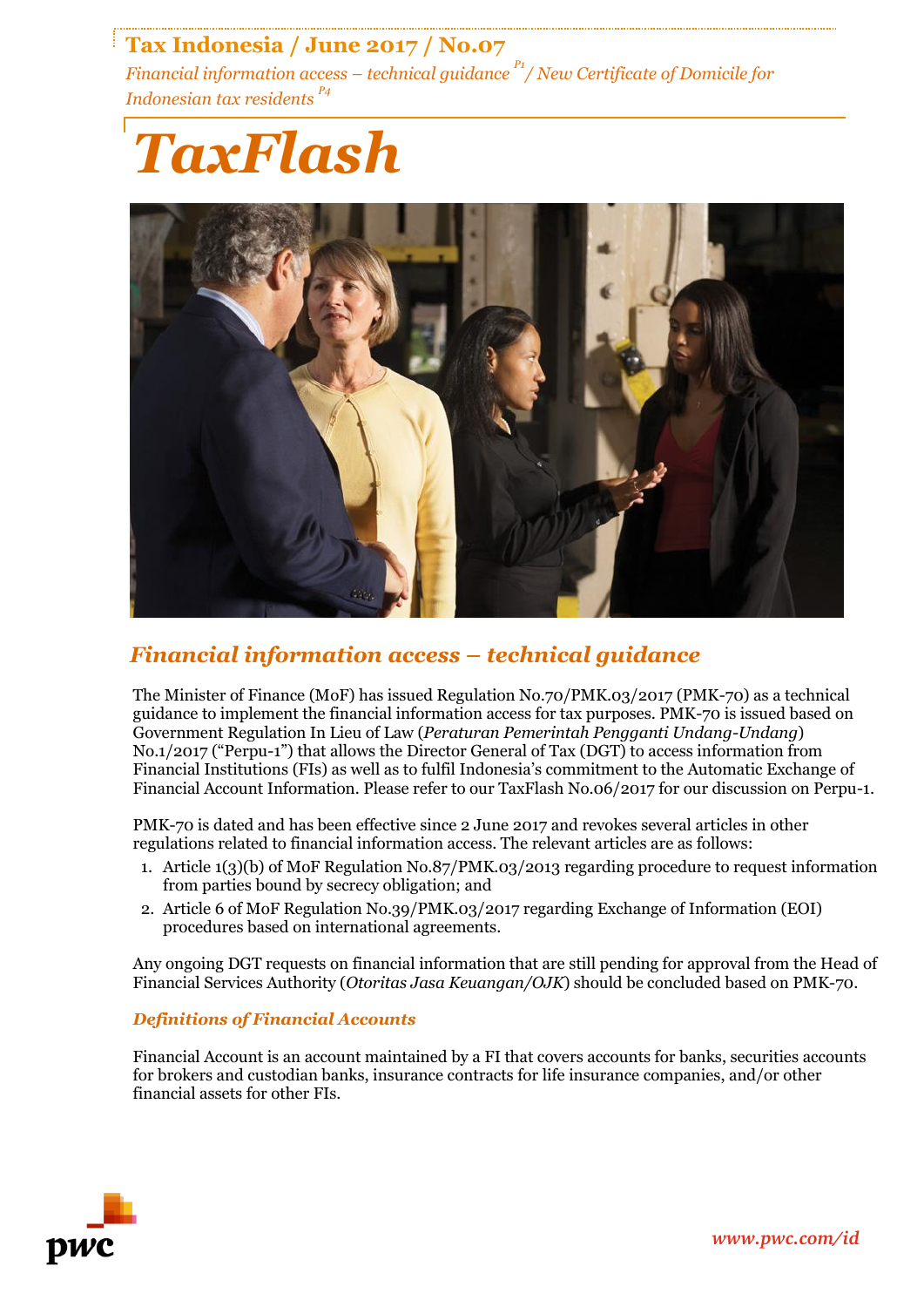## *A. Financial information access to implement international agreements*

The main purpose to open the DGT access to financial information is for Indonesia to implement its commitment in international tax agreements and to comply with the Automatic Exchange of Financial Account Information.

#### Reporting Financial Institutions

Reporting FIs are defined as:

- 1. Depository Institutions that generally includes saving banks, commercial banks, savings and loan associations and credit unions
- 2. Custodial Institutions whose main business is managing financial assets for other parties
- 3. Investment Entities that generally includes Entities investing, reinvesting or trading in financial instruments, portfolio management or investing, administering or managing Financial Assets
- 4. Specified Insurance companies that covers insurance contracts with cash value or annuity payments.

The following FIs are specifically excluded from being required to report information due to posing a low risk of being used to evade tax:

- 1. Non-commercial Governmental Entities
- 2. Non-commercial International Organisations
- 3. Non-commercial Central Banks
- 4. Certain Retirement Funds
- 5. Qualified Credit Card Issuers
- 6. Exempt Collective Investment Vehicles
- 7. Trustee Documented Trusts, i.e. trusts whose trustee is a Reporting FI
- 8. Other low-risk FIs

Both Reporting and Non-Reporting FIs must register to the DGT the status of their classification based on their own self-assessment. The Reporting FIs must also attach the list of non-reportable Financial Accounts upon their registration application. The registration must be done at the latest by the end of the second month of the following year upon fulfilling the classification status. The DGT will assess the applications and may deem on ex-officio basis if a FI fail to register or register as Non-Reporting FI but actually fulfilling Reporting criteria.

#### Reportable Financial Accounts

Financial Accounts that must be reported are those Financial Accounts owned by:

- one or more individuals or entities that must be reported; or
- passive non-financial entities whereby one or more of the controller is an individual that must be reported.

Individuals or Entities that must be reported are those individuals or entities which reside in the destination jurisdiction for reporting purposes, except:

- 1. Companies whose shares are traded in one or more stock exchange, and their affiliated entities
- 2. Governmental Entities
- 3. International Organisations
- 4. Central Banks
- 5. Certain Financial Institutions

#### Reporting procedures

These reports must at least cover:

- 1. Account holder identity;
- 2. Account number;
- 3. Financial service company identity;
- 4. Balance or value of the account; and
- 5. Income related to the financial account, such as interest income from a bank account,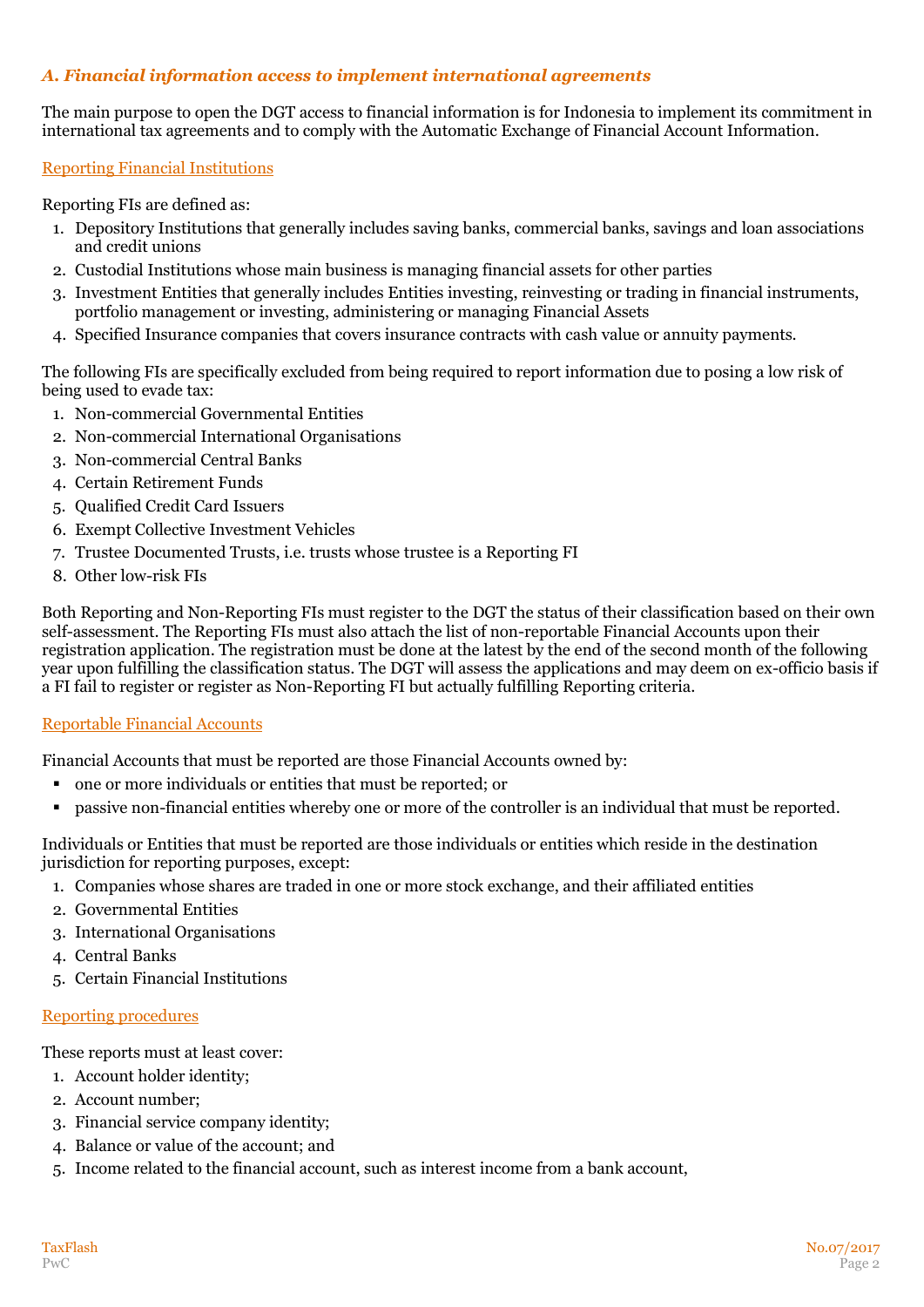Reporting Financial Institutions in the sector of banking, capital markets, and insurance, must submit reports on financial information to the DGT via OJK while other Reporting Financial Institutions should submit the reports directly to the DGT. The first reporting will be in 2018 that covers financial information up to 31 December 2017.

Pre-existing Entity Accounts that have an aggregate account balance or value of USD 250,000 are excluded from reporting obligations. Financial Institutions should still submit nil reports if there are no reportable accounts during the year.

#### Identification procedures

From 1 July 2017, the financial services must perform an identification process to verify the tax domicile of the account holder and to verify that the account holder, the financial account, and the controlling person are reportable under the international tax agreement standard.

This identification procedure must be documented that at least cover: self-certification, documentary evidence (including Certificate of Domicile from the authorised government body in the domicile country), data related to Financial Accounts, and the financial information itself. This documentation should be maintained for five years at the minimum and may be required to be translated into Bahasa Indonesia if requested by the DGT.

#### Other provisions

Reporting FIs may engage external service providers to fulfil reporting obligations and identification procedures, where the responsibility still lies in the hand of the Reporting FIs.

The financial institutions must not open New Accounts or carry out new transactions for Pre-existing Accounts if the account holder refuses to cooperate in the identification process.

#### DGT Announcement

The DGT will make public announcements on its official website which will include a:

- 1. list of Participating Jurisdictions;
- 2. list of Destination Jurisdictions for Reporting;
- 3. list of Non-Reporting Financial Institutions; and
- 4. list of Financial Accounts that are excluded for reporting purposes.

## *B. Financial information access for tax purposes*

Perpu-1 allows the DGT to access financial information for tax purposes, such as for monitoring and tax audit purposes. Registration and reporting procedures are generally similar with the ones performed to fulfil international tax agreements.

Financial Accounts that are subject to this provision should fulfil the following conditions. They should be:

- 1. Owned by:
	- a) Indonesian individuals reside in Indonesia;
	- b) Foreigners residing in Indonesia other than those already included in section A above; or
	- c) Entities domiciled in Indonesia.
- 2. The account balance or value as of 31 December per each reporting year should have:
	- a) Financial Accounts maintained by banks:
		- owned by individuals (minimum IDR 1 billion); or
		- owned by entities (no minimum value).
	- b) Financial Accounts maintained by life insurance companies:
		- owned by individuals or entities (no minimum value, but limited to sum insured of minimum IDR 1 billion).
	- c) Financial Accounts maintained by cooperative:
		- owned by individuals or entities (minimum IDR 1 billion)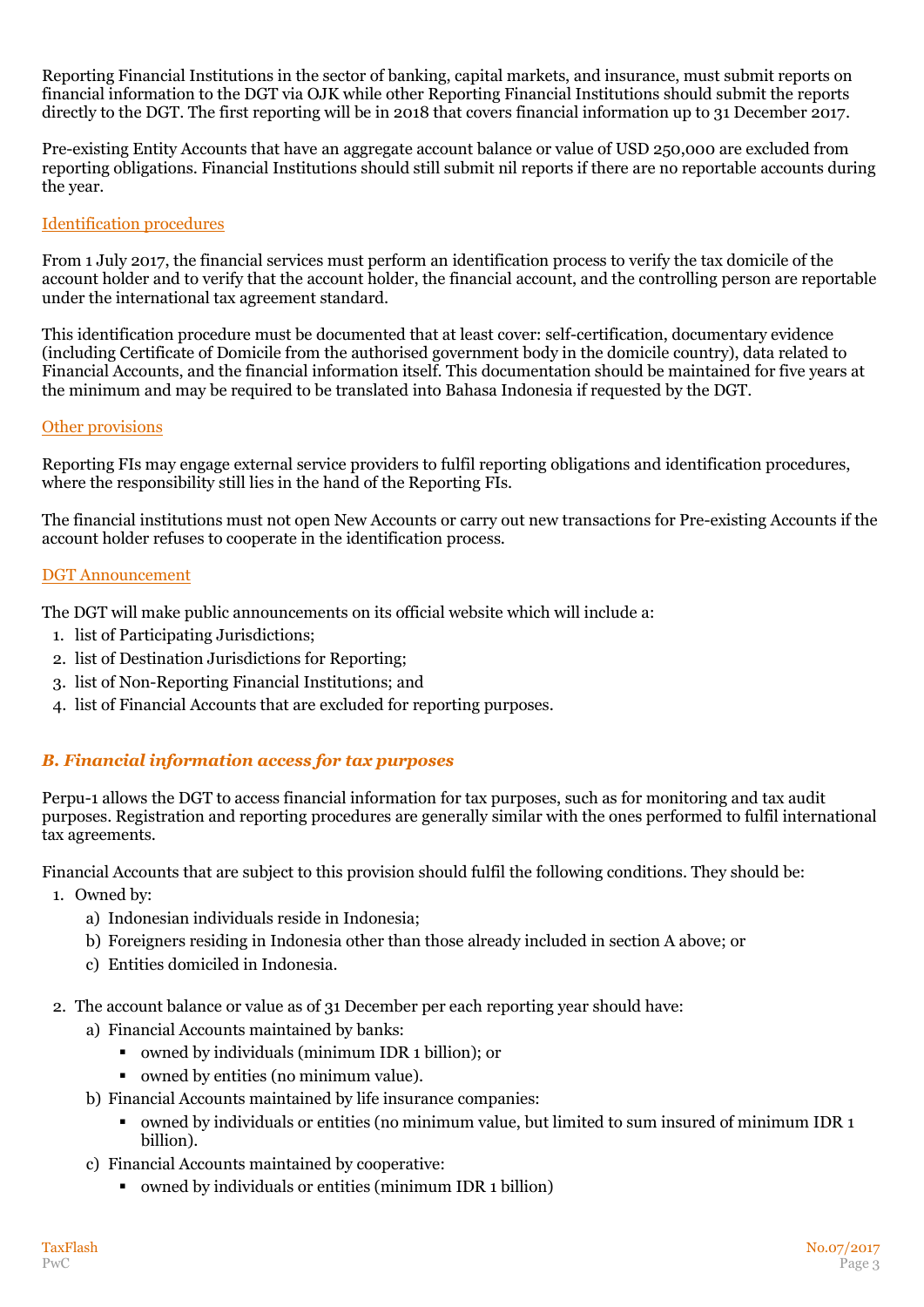- d) Financial Accounts maintained by capital markets and commodity futures trading:
	- owned by individuals or entities (no minimum value).

The value of IDR 1 billion is based on the MoF Press Release No.21/KLI/2017 that was recently announced on 7 June 2017. This Press Release amends the original threshold of IDR 200 million as stipulated in PMK-70. A new MoF Regulation will be issued to accommodate these changes.

#### *Sanctions*

The DGT may request for clarification to a Financial Institution if there is an indication that the identification and documentation procedures have not been properly conducted, providing false statements, or have withheld information required under reporting obligations. The DGT will issue a warning letter if within 14 days upon receiving the clarification request, the Financial Institution has not provided clarification or has not completely answered the request.

Within 14 days upon receiving the warning letter, the DGT may undertake a tax audit on preliminary evidence of a tax crime if it is found out that the Financial Institution is indicated of still conducting an offense, does not submit the reports, or does not provide information/evidence requested by the DGT. If the above indication is verified, the tax audit will be escalated to be an investigation in order to impose criminal sanctions as regulated in Article 7 of Perpu-1.

# *New Certificate of Domicile for Indonesian tax residents*

The DGT has stipulated a new standard on Certificate of Domicile (CoD) for Indonesian tax residents through the issue of Regulation No.PER-08/PJ/2017 (PER-08) on 12 May 2017. PER-08 revokes DGT Regulation No.PER-35/PJ/2010 (PER-35).

The new CoD format adds information to the offshore counterpart as part of the statement that validate the residency of an Indonesian taxpayer when entering into a transaction with the said offshore counterpart in a certain tax period, except for Indonesian banks, capital markets, insurance, pension funds, leasing, and other financial services (collectively referred to as "Financial Services"). On top of the necessity in the CoD to put information of the offshore counterpart, the Indonesian tax resident should also specify transaction information, including the transaction value, with the said offshore counterpart in its CoD application letter.

CoD is valid for 12 months after the issuance date. However, for Financial Services, the validity is 36 months after the issuance date.

In order to obtain CoD, an Indonesian tax resident should submit an application along with mandatory attachments to the tax office where it is registered. A CoD application can be made for:

- 1. Current tax year or tax period, where the taxpayer must:
	- have submitted the latest Article 25 Monthly Tax Return or the 1% Article  $4(2)$  Final Tax Return that is due upon applying for CoD.

2. Prior tax years as long as they have not passed the statute of limitation, where the taxpayer must:

- have submitted the latest Article 25 Monthly Tax Return or the 1% Article 4(2) Final Tax Return if the CoD application is submitted prior the deadline to submit Annual Income Tax Return (AITR);
- have submitted AITR-extension if the CoD application is submitted after the deadline to submit AITR; or
- have submitted AITR.

The tax office must issue a Decision within ten working days upon the receipt of complete CoD application (previously five working days).

Any ongoing CoD applications in place prior 12 May 2017 should be concluded based on PER-35. Valid CoDs based on PER-35 are still applicable up to the end of the validity period.